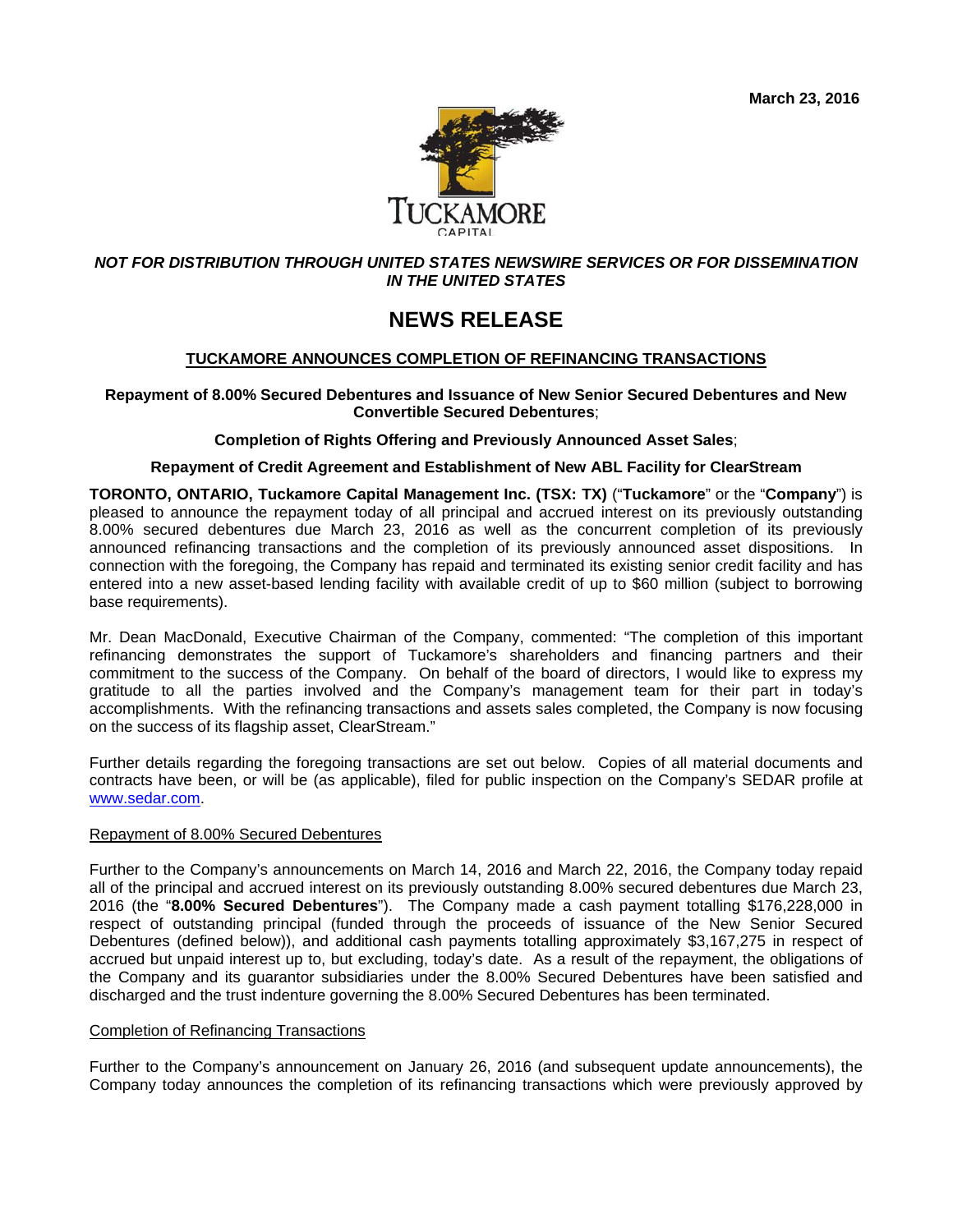disinterested shareholders of the Company at a reconvened special meeting of shareholders held on February 25, 2016. Under the terms of the purchase agreement and backstop commitment letter, each dated January 25, 2016 between Tuckamore and Canso Investment Counsel Ltd. ("**Canso**"), in its capacity as portfolio manager for and on behalf of certain accounts that it manages (collectively, the "**Canso Purchasers**") (as each have subsequently been amended) Canso, for and on behalf of the Canso Purchasers, agreed, among other things, to purchase all of the New Senior Secured Debentures (defined below) and \$25 million aggregate principal amount of the New Convertible Secured Debentures (defined below), on a private placement basis, and to provide a standby commitment in respect of the Rights Offering (defined below).

### *Issuance of New Senior Secured Debentures*

As part of the refinancing transactions, the Company has today issued, on a private placement basis to the Canso Purchasers, debentures designated as "8.00% Senior Secured Debentures due 2026" (the "**New Senior Secured Debentures**") in an aggregate principal amount of \$176,228,000. The proceeds of the issuance of the New Senior Secured Debentures were used to fund the Company's repayment obligations in respect of the 8.00% Secured Debentures. The New Senior Secured Debentures bear interest at an annual rate of 8.00% payable-semi-annually in arrears on June 30 and December 31 in each year. The maturity date of the New Senior Secured Debentures is March 23, 2026. The New Senior Secured Debentures are subject to a four month hold period as required by applicable securities law.

## *Issuance of New Convertible Secured Debentures and Completion of Rights Offering*

Also as part of the refinancing transactions, the Company has today issued debentures designated as "10.00% Second Lien Secured Convertible Debentures due 2026" (the "**New Convertible Secured Debentures**") in an aggregate principal amount of \$35,000,000, comprised of \$25,000,000 aggregate principal amount issued on a private placement basis to the Canso Purchasers and an additional \$10,000,000 aggregate principal amount issued pursuant to the Rights Offering (defined below). The proceeds of the issuance of the New Convertible Secured Debentures were used to repay outstanding obligations under the Company's Credit Agreement (defined below). The New Convertible Secured Debentures (other than those issued pursuant to the Rights Offering (defined below)) are subject to a four month hold period as required by applicable securities law.

The New Convertible Secured Debentures bear interest at an annual rate of 10.00% payable semi-annually in arrears on June 30 and December 31 in each year. The Company may elect to satisfy any interest payment obligation by issuing additional New Convertible Secured Debentures which will be subject to the same terms and conditions as previously issued New Convertible Secured Debentures. The maturity date of the New Convertible Secured Debentures is March 23, 2026.

The Company also closed its previously announced rights offering today, which was over-subscribed, resulting in the issuance of \$10,000,000 aggregate principal amount of New Convertible Secured Debentures (the "**Rights Offering**"). The rights expired at 5:00 p.m. (Toronto time) on March 17, 2016. A total of \$1,969,600 aggregate principal amount of New Convertible Secured Debentures were issued to purchasers pursuant to the exercise of rights under the basic subscription privilege and the remaining \$8,030,400 aggregate principal amount of New Convertible Secured Debentures were issued to over-subscribing purchasers on a *pro rata* basis pursuant to the additional subscription privilege. Excess funds of \$1,856,000 received on account of over-subscriptions for which New Convertible Secured Debentures could not be allotted under the additional subscription privilege will be promptly returned to the over-subscribing purchasers on a *pro rata* basis.

The New Convertible Secured Debentures, together with the common shares issuable upon conversion thereof, have been conditionally approved by the Toronto Stock Exchange for listing. Listing is subject to the Company satisfying all of the listing requirements of the Toronto Stock Exchange. The New Convertible Secured Debentures will be listed under the symbol "TX.DB.A".

#### Completion of Asset Dispositions

Further to the Company's announcement on March 4, 2016, the Company has completed the sale of the assets of Quantum Murray and Titan Supply as well as the Company's equity interest in Gusgo Transportation and related subsidiaries, in two separate transactions (the "**Asset Sales**"). The total consideration for the Asset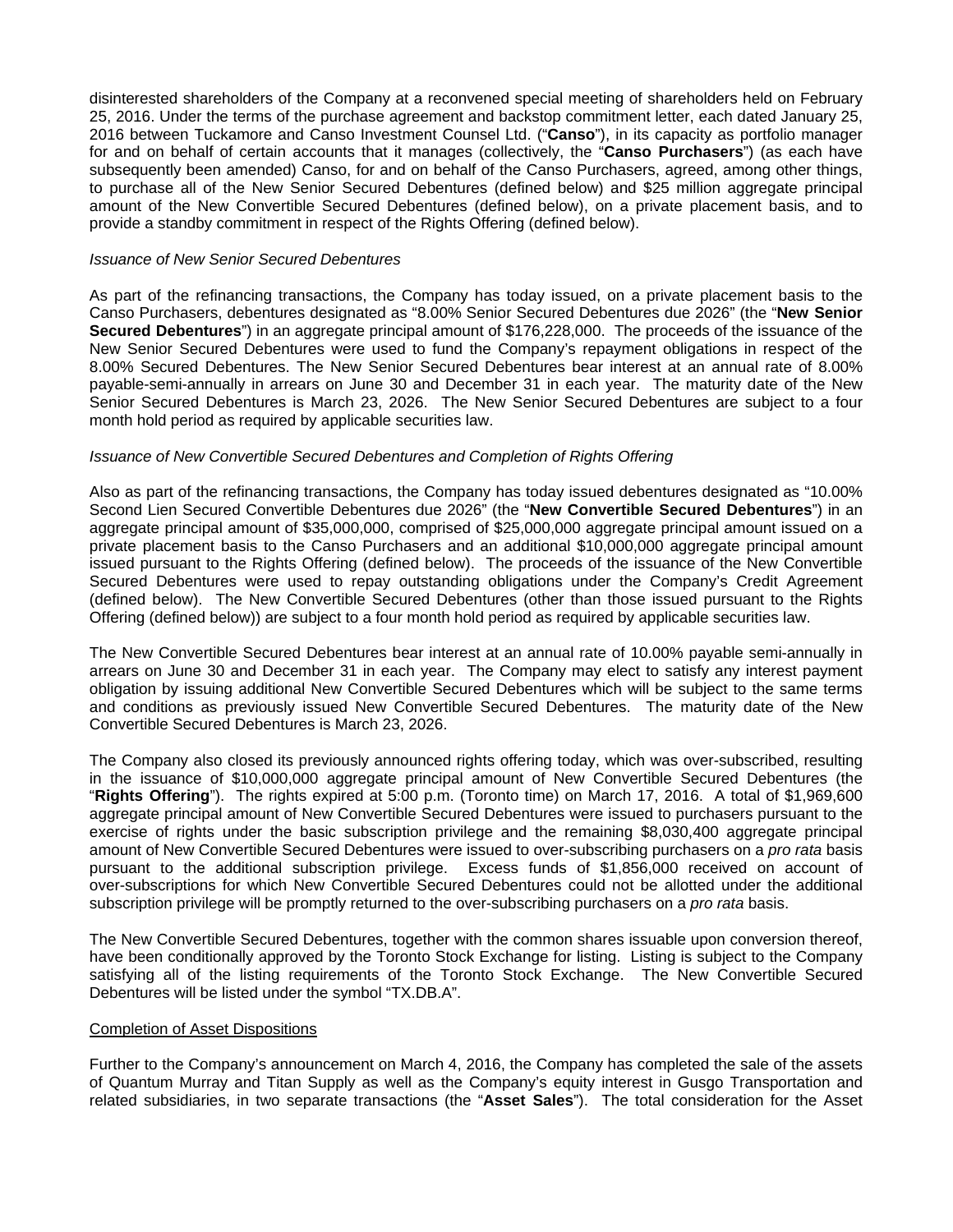Sales was approximately \$30,000,000 in aggregate, including assumption of debt of approximately \$3,000,000 with approximately \$10,000,000 in proceeds received upon completion of the Asset Sales and an additional \$6,800,000 to be received in the second quarter of 2016. An additional \$2,000,000 will be held back pending confirmation that certain events do not occur and earn outs of up to \$8,200,000 will be paid based on the renewal of certain contracts and the future income and cash flow of businesses being sold. The net aggregate proceeds from the Asset Sales were used to repay outstanding indebtedness under the former Credit Agreement.

#### Termination of Existing Credit Facility and Establishment of New ABL Facility

The proceeds from the issuance of the New Convertible Secured Debentures and the Asset Sales were used to completely repay the Company's outstanding indebtedness under its third amended and restated senior credit agreement dated as of March 9, 2012 (as amended, the "**Credit Agreement**"). As a result, the obligations of the subsidiary borrower of the Company and the other guarantors under the Credit Agreement have been satisfied and discharged and the Credit Agreement has been terminated.

The Company also announces that its subsidiary, ClearStream Energy Holdings LP, as borrower, entered into an asset-based lending credit agreement (the "**New ABL Facility**") with (among others) the Company and certain of its other direct and indirect subsidiaries, as guarantors, and Bank of Montreal, as administrative agent (the "**ABL Agent**"). The New ABL Facility is a revolving facility providing for maximum borrowings of up to \$60 million and carries a term of three years. The amount available to be drawn under the New ABL Facility will vary from time to time, based upon a borrowing base determined with reference to accounts receivable and inventory levels. The obligations under the New ABL Facility are secured by, among other things, a first-ranking lien on all of the existing and after acquired accounts receivable and inventories of the Company and its guarantor subsidiaries. The New ABL Facility contains and provides for certain covenants (including financial reporting) and events of default as are customary in transactions of this nature. The interest rate on the New ABL Facility is prime plus 2.5%, increasing to prime plus 4% if the New ABL Facility is more than 50% drawn. As at the date hereof, a total of approximately \$13.9 million is available to the borrower under the New ABL Facility to draw, however no amounts have yet been drawn.

## **About Tuckamore**

Following the completion of the Refinancing Transactions and the Asset Sales, the primary business of Tuckamore is now that of ClearStream Energy Holdings LP and its direct and indirect subsidiaries ("**ClearStream**"). ClearStream is a fully integrated provider of upstream, midstream and downstream production services to the energy industry in Western Canada. For more information about Tuckamore, please visit http://tuckamore.ca. For more information about ClearStream, please visit www.ClearStreamEnergy.ca. For further information about this news release, please contact:

Keith Halbert Chief Financial Officer 416-775-3796 keith@tuckamore.ca

## **Forward-looking information**

This press release contains forward-looking information based on current expectations, including, but not limited to, the Company's intention to focus its business on ClearStream and the expected receipt of certain payments in the second quarter of fiscal 2016 on account of the Asset Sales. Forward-looking information is often, but not always, identified by the use of the words "contemplate", "expect" and "anticipate" and statements that an event or result "may", "will", "should", "could" or "might" occur and any similar expressions or negative variations thereof. In providing forward-looking information in this press release, management of the Company has made numerous assumptions, including assumptions relating to the ability of the Company and its subsidiaries to meet future obligations owing under the New Senior Secured Debentures, the New Convertible Secured Debentures and the New ABL Facility, the ability of counterparties to the Asset Sales to make required payments and the existing and future business prospects and opportunities of the Company, including that of ClearStream. Forward-looking information entails various risks and uncertainties, however, that could cause actual results to